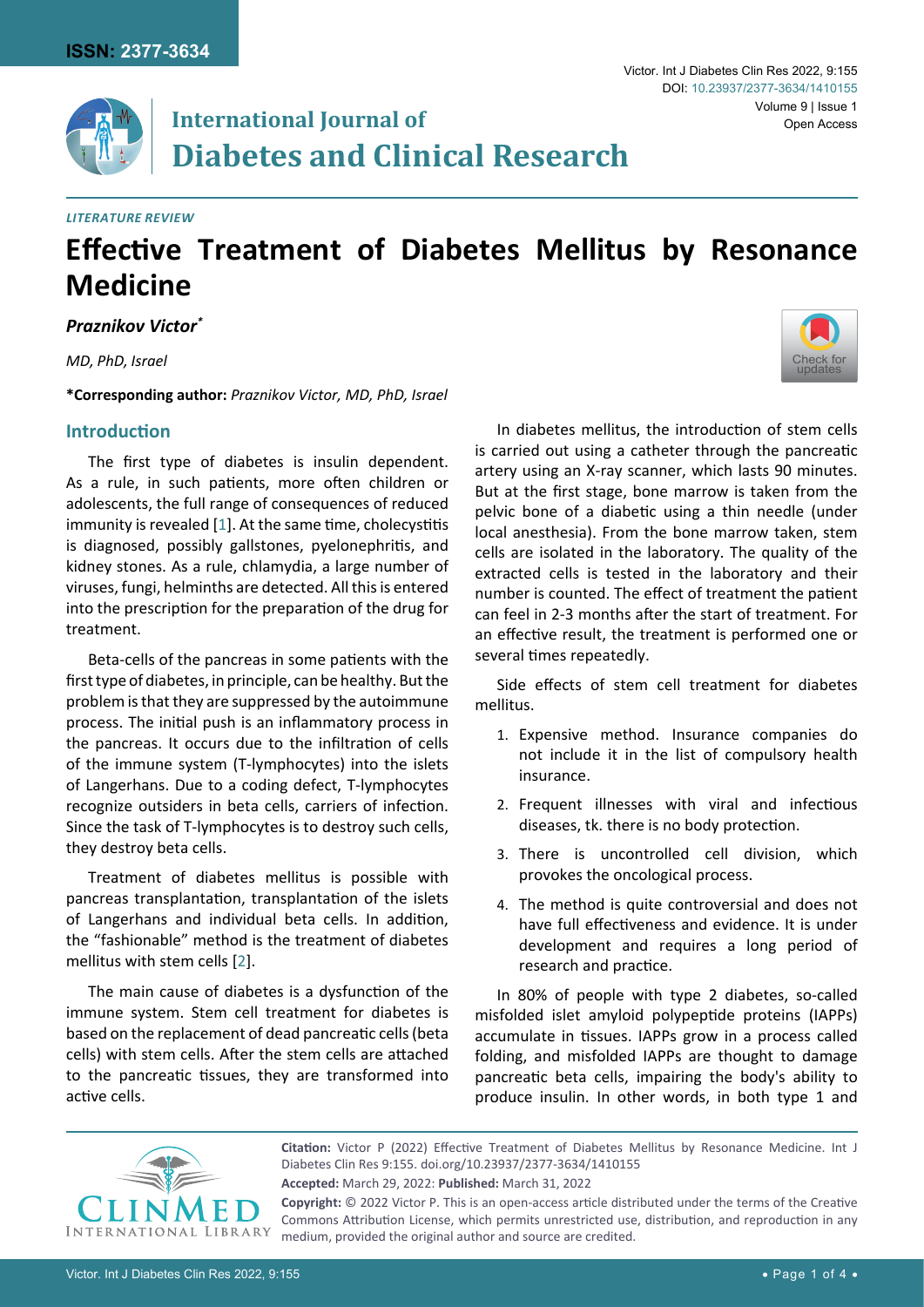type 2 diabetes, pancreatic beta cells are weakened or completely disappear.

## **Treatment of Diabetes with Bioresonance Therapy**

Resonance has been used for many years in the treatment of various diseases [[3](#page-3-2)-[10\]](#page-3-4).

For the diagnosis and treatment of diseases, bioresonance therapy is used, which arose thanks to the German researchers R Foll, F Werner [\[11](#page-3-5)], Shimmel H W [\[12](#page-3-6)]. In the diagnosis and treatment of bioresonance therapy, the so-called "nosodes" are used - wave copies of various diseases and "organopreparations" - wave copies of normally functioning organs. A feature of the use of nosodes and organopreparations in our work was that we used not only low potencies of nosodes and organo preparations, but also high ones [[3](#page-3-2)-[9](#page-3-3)], while in previous works we used only low potencies of nosodes and organopreparations [[10,](#page-3-4)[13-](#page-3-7)[15](#page-3-8)].

In our previous article (Praznikov V "Resonant Medicine". "International Journal of Medical Sciences and Clinical Inventional" 9(2), p. 5962-5973, 2022) [[3](#page-3-2)] and monographs [\[4-](#page-3-9)[9\]](#page-3-3) it is shown that both the resonance of destruction and the resonance of creation are used in the treatment of various diseases.

Destruction resonance is possible with the use of nosodes. Initially, testing (diagnosis) of the patient is carried out. On the device for bioresonance therapy, a disease nosode is set, for example, "stomach cancer" and this nosode is tested in a patient. If the nosode is being tested, the arrow on the display does not reach the value 100 and falls, for example, at a value of 50. This indicates that this patient is diagnosed with stomach cancer. The task of the doctor using the method of bioresonance therapy is to select in the device selector connected to the computer that potency of the nosode "stomach cancer", which will enter into resonance with the nosode that is tested on the computer of the device in the patient. If the nosode is chosen correctly, it will resonate with the nosode that is initially tested in the patient. The effectiveness of this selection of nosode potency is revealed in such a way that when testing the gastric cancer nosode in a patient, together with the selected potency of this nosode, it leads to the fact that the original nosode, which is in the computer program of the device for bioresonance therapy, ceases to be tested.

Each organ, each disease has its own frequency of oscillations. A nosode with such a potency is selected, which will have the same vibration frequency to create resonance and destroy, for example, a tumor. In the event that the potency of the selected nosode is not sufficient (the frequency of oscillations of the nosode is less than the frequency of oscillations of the tumor), the initial nosode in the bioresonance therapy device itself continues to be tested. In other words, under these conditions, the method used does not cause resonance and does not lead to the destruction of the tumor.

In senile diseases, in which the process of degeneration, destruction of an organ or part of an organ occurs, the use of the destruction resonance method to restore the organ is not possible. It is necessary to use those methods that restore the destroyed organ, destroyed tissue. And this method is the resonance of creation. It has been shown that the use of the resonance of creation is extremely effective in the treatment of degenerative diseases - Parkinson's disease, Alzheimer's disease, multiple sclerosis, autoimmune diseases, etc. [\[3-](#page-3-2)[9\]](#page-3-3). It is possible to create a resonance of creation in a patient with an organopreparation of one or another organ or part of it. It is not possible to create the resonance of creation with the nosode of this or that disease. How is the resonance of creation created?

### **Effective Treatment for Diabetes 1 Type**

In the treatment of type 1 diabetes mellitus, the doctor finds an organ preparation of the pancreas tail (organopreparation) in a computer selector connected to a bioresonance therapy device and tests it in a patient on a bioresonance therapy device. If the organ is functioning normally, then during testing, the arrow on the computer display reaches the value 100 and does not fall. In the same case, if the organ does not function normally, then when testing the organopreparation, the arrow does not reach the value of 100 and falls. The doctor needs to restore to normal the functioning of the organ under study - the tail of the pancreas. As shown in the published article and in monographs [\[3-](#page-3-2)[9\]](#page-3-3), for this purpose it is necessary to create a resonance between the organopreparation, which is in the selector of our computer and is tested in the patient, and the corresponding organopreparation, which must enter into resonance with the tested organopreparation in the patient. The organopreparation taken from the device selector is recorded and the potency (most often high) is selected for it, which will enter into resonance with the organopreparation being tested in the patient. The selected organopreparation with the required potency remains in the device for bioresonance therapy. If the potency is chosen correctly, then testing the original organopreparation in the device selector leads to the fact that the organopreparation of the pancreatic tail ceases to be tested in the patient, i.e. the arrow of the device reaches the value of 100. If the potency of the organopreparation is not chosen correctly, then the arrow of the device falls below the value of 100.

So, we have selected the potency of the organopreparation - the tail of the pancreas, and thus it enters into resonance with the organopreparation that is being tested in the patient. What is the meaning of the resonance we create? In contrast to the resonance of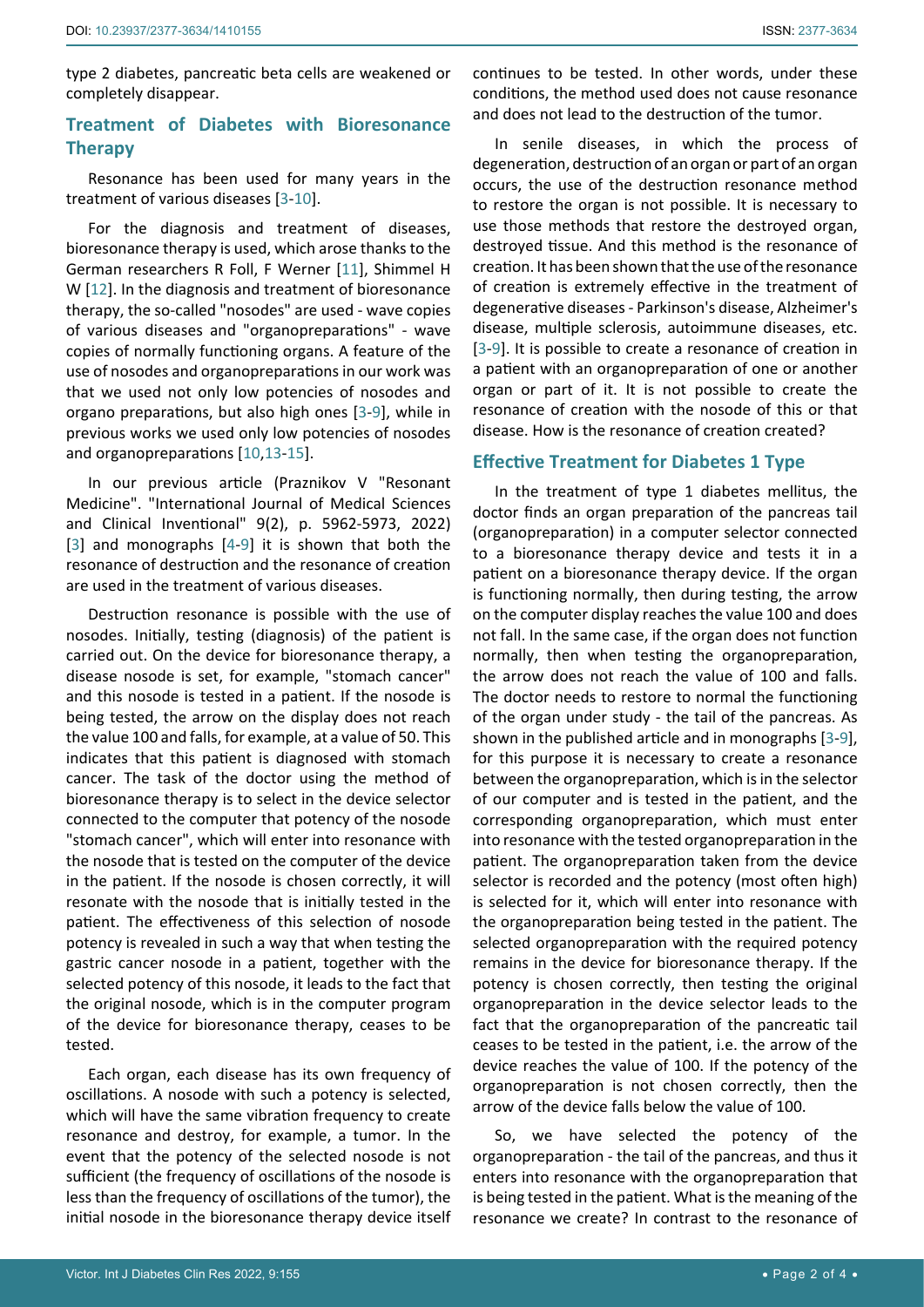destruction, the new resonance of organopreparations created by us does not lead to the destruction of the organ. It leads to the restoration of the organ - the tail of the pancreas and the beta cells that are in it.

The doctor writes down on sugar grains the information that is available on the selected organopreparation with the necessary potency, and this sugar grain becomes a medicine for the patient. The patient takes sugar grains and is treated - the degenerated organ is restored. This is evidenced by the testing of the organ under study throughout the entire period of treatment. In the process of treatment, the computer arrow during testing gets closer and closer to the value of 100 without falling, and the doctor understands that the degenerated organ is being restored. At the same time, the normalization of blood sugar levels occurs, and the need for insulin drops to zero.

Thus, the use of the resonance of creation can lead not only to the cure of those diseases that arise as a result of degeneration or senility (Parkinson's disease, etc. [[3](#page-3-2)-[9](#page-3-3)]), but also to the restoration of an organ that was in a state of degeneration or a pathological state namely, the tail of the pancreas.

We knew that without repairing the pancreatic beta cells that produce insulin, hormone replacement therapy would not be able to cure diabetes.

When testing a patient, problematic organs are found - the pituitary gland, hypothalamus, limbic structures of the brain. Organopreparations of these formations are included in the treatment. We consider it extremely important that we tested the nosodes "multiple sclerosis" and "myelin sheath" in all patients with the first type of diabetes mellitus. In other words, our patients had multiple sclerosis, but not widespread, which affects numerous structures of the nervous system, but limited, which is present only in those structures of the nervous system that innervate the pancreas and, more precisely, the tail of the pancreas. That is why we included the treatment of multiple sclerosis in the treatment program for all patients with diabetes. In addition to lowering blood sugar, the patient is often tested for cholecystitis, cirrhosis of the liver, gallbladder stones, pyelonephritis, kidney stones, microorganisms - viruses, bacteria, fungi and, most importantly, chlamydia. Destruction resonance is used to treat these comorbidities. As a result of treatment, antimicrobial, antiviral and antifungal immunity rises in patients.

The diabetologist understands that the cure of diabetes mellitus cannot be stable until the autoimmune process, which is associated with degradation, dementia of lymphocytes, is cured. The autoimmune process is cured with the help of the resonance of creation [[3](#page-3-2)-[9](#page-3-3)]. That is why, in the present conditions, when the process of restoring the activity of lymphocytes has been found

and tested, the process of curing diabetes and other autoimmune diseases can give a positive long-term prognosis in the cure.

Thus, the treatment of autoimmune diseases can be effective if at least two components are used: 1) Treatment of nosodes or organopreparations of the disease itself and 2) Treatment of the autoimmune process, namely the cure of lymphocytes. The effectiveness of the treatment is revealed already in the process of the treatment itself, when the blood sugar content is normalized and the need for insulin is reduced to zero. The resonance method of treatment is absolutely safe, has no side effects.

### **Effective Treatment for Diabetes Second Type**

In the second type of diabetes mellitus, in addition to the nosode "diabetes mellitus of the second type", those organopreparations were tested that were also detected in the first type of diabetes mellitus - the pituitary gland, hypothalamus, diencephalon. It is important to pay attention once again to the fact that manifestations of multiple sclerosis also occur in type 2 diabetes mellitus, as evidenced by the testing of the nosode "multiple sclerosis" and the organopreparation "myelin sheath". It is clear that all tested nosodes and organopreparations, including drugs for the treatment of the autoimmune process, were included in the prescription for the treatment of patients.

In the treatment of type 2 diabetes mellitus, it is necessary first of all to treat amyloidosis by the destruction resonance method. This is due to the fact that amyloid strands in this form of diabetes are located on the beta cells of the pancreas.

In patients with the second type of diabetes mellitus, as well as in patients with the first type of diabetes mellitus, not only elevated blood sugar is determined, in connection with which the nosode is tested "diabetes mellitus of the second type", but also the nosode "multiple sclerosis", organopreparations "myelin sheath", "hypophysis", "hypothalamus", "diencephalon", "tail of the pancreas". These nosodes and organopreparations were included in the treatment plan for patients.

Thus, the treatment of the second type of diabetes mellitus was carried out effectively using the method of resonance of creation and resonance of destruction, as well as using the nosode "autoimmune process".

#### **Recovery of Pancreatic Function Generally**

In patients with type 1 diabetes, degeneration occurs not only in the tail of the pancreatic gland, but also in the entire pancreas. In this regard, in such patients, it is necessary to restore the entire pancreas, which is carried out using the resonance of creation. A similar method is used to restore the pancreas in patients with type 2 diabetes mellitus.